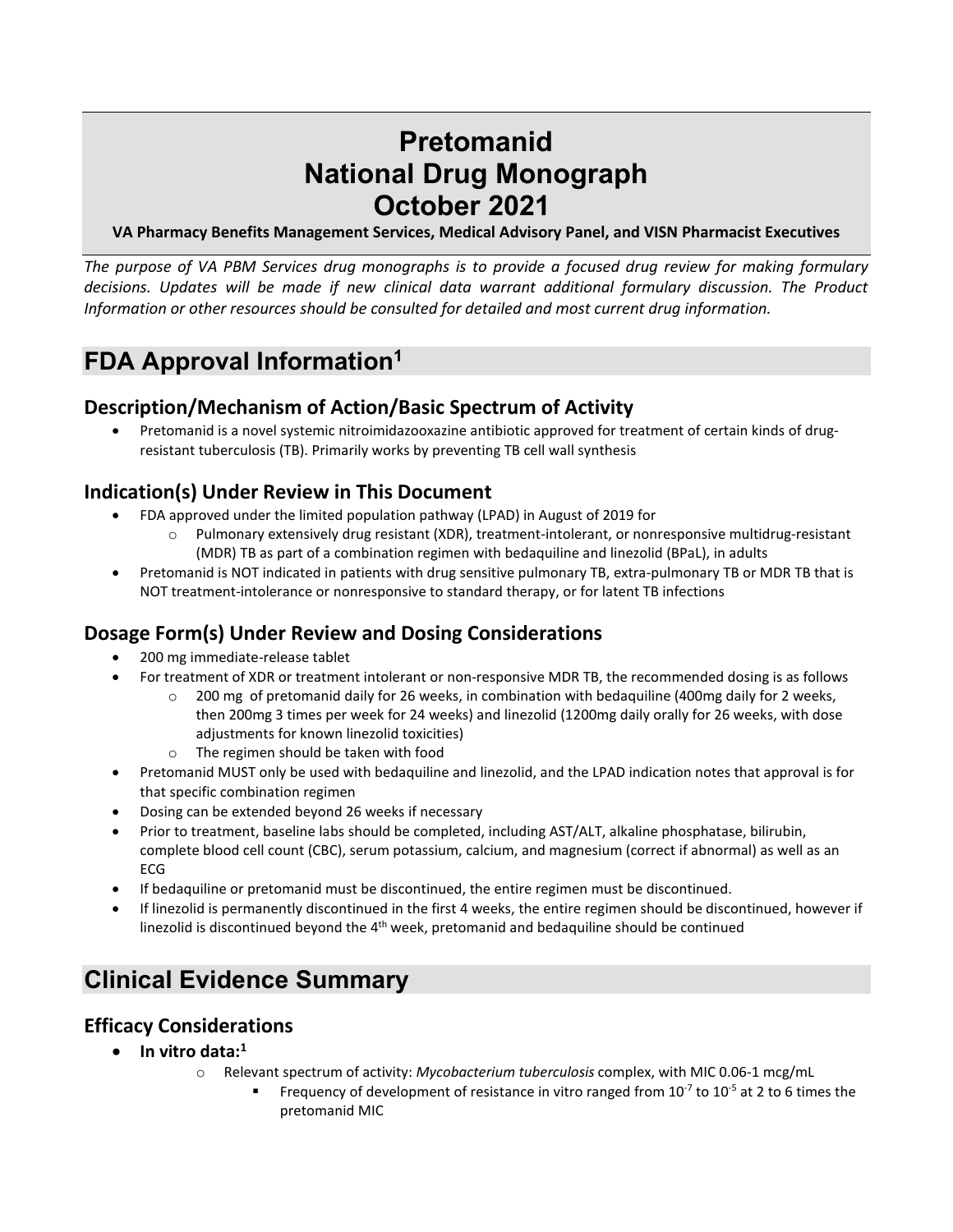- o Mechanisms of resistance:
	- 5 *M. tuberculosis* genes are assoc with pretomanid resistance: *ddn, fgd1, fbiA, fbiB,* and *fbiC*<sup>1</sup>
	- It is likely there are other mechanisms of resistance as some isolates with elevated MICs to pretomanid do not have these mutations
- **Clinical data:1,2**
	- $\circ$  All baseline isolates tested in Clinical study 1 had a pretomanid MIC of 1 mcg/mL or lower
	- o 2 out of 109 total patients relapsed, both with relapse TB isolate still susceptible to pretomanid
- Not approved for drug-sensitive tuberculosis, latent infection due to *M. tuberculo*sis, extrapulmonary infection due to *M. tuberculosis*, MDR-TB that is not treatment-intolerant or nonresponsive to standard therapy
- The labeling additionally states that the safety and efficacy of pretomanid tablets have not been established in combination with drugs other than bedaquiline and linezolid
	- o There is some early support for its use in various other combinations with bedaquiline, moxifloxacin, and pyrazinamide, but further evidence is needed
- **XDR-TB** is defined as TB with resistance to isoniazid, rifampin, any fluoroquinolone, and at least one injectable drug (amikacin, capreomycin, or kanamycin)
- **Nonresponsive MDR-TB** is defined as TB with resistance to isoniazid and rifampin that does not respond to treatment or for which treatment is discontinued because of side effects
- The FDA approval of pretomanid in combination with bedaquiline and linezolid was based primarily on one clinical trial. Efficacy data are summarized in **Table 1.** In addition, data from the ZeNix trial evaluating different doses of linezolid in the BPaL regimen are available in abstract form only.<sup>5</sup>

| <b>Study and</b><br><b>Design</b>                                                                                                                    | <b>Intervention, Inclusion/Exclusion, and Outcomes</b>                                                                                                                                                                                                                                                                                                                                                                                                                                                                                                                                                                                                                                                      | <b>Population</b>                                                                                                                                                                                                                                                                                                                                                                   | <b>Results</b>                                                                                                                                                                                                                          |
|------------------------------------------------------------------------------------------------------------------------------------------------------|-------------------------------------------------------------------------------------------------------------------------------------------------------------------------------------------------------------------------------------------------------------------------------------------------------------------------------------------------------------------------------------------------------------------------------------------------------------------------------------------------------------------------------------------------------------------------------------------------------------------------------------------------------------------------------------------------------------|-------------------------------------------------------------------------------------------------------------------------------------------------------------------------------------------------------------------------------------------------------------------------------------------------------------------------------------------------------------------------------------|-----------------------------------------------------------------------------------------------------------------------------------------------------------------------------------------------------------------------------------------|
| Conradie<br>et al.<br>$(2020)^2$<br>Open-label,<br>single-<br>group<br>study with<br>ongoing<br>follow up<br>at three<br>sites in<br>South<br>Africa | <b>Dosing regimens</b><br><b>Pretomanid:</b> 200 mg daily for 26 weeks<br>Bedaquiline: 400 mg once daily for 2 weeks, then<br>$\bullet$<br>200 mg three times weekly for 24 weeks<br>Linezolid: 1200 mg once daily for up to 26 weeks,<br>$\bullet$<br>with dose adjustment based on toxicity. (Note:<br>dosing was changed from 600 mg twice daily to<br>1200 mg daily mid-study to evaluate for reduced<br>toxicity)<br>Treatment was 26 weeks (could be extended to 39<br>$\bullet$<br>weeks if cultures were positive at week 16)<br>Early discontinuation or modification of the<br>$\bullet$<br>regimen was allowed per judgment of the data<br>safety and monitoring committee<br>Comparator<br>None | $N = 109$<br>44 on linezolid 600 mg twice<br>daily<br>65 on linezolid 1200 mg daily<br>$\bullet$<br>2 had treatment extended for<br>$\bullet$<br>additional 3 months<br><b>Patient demographics</b><br>Median age 35 years<br>$\bullet$<br>52% male<br>$\bullet$<br>76% black<br>$\bullet$<br>Median BMI 19.7<br>$\bullet$<br>51% HIV-positive (on<br>$\bullet$<br>antiretrovirals) | Primary<br>outcome<br>(unfavorable<br>outcome at 6<br>months post-<br>treatment)<br>11 patients<br>(10%)<br>7 deaths<br>$\Omega$<br>1<br>$\Omega$<br>withdrew<br>consent<br>2 relapses<br>$\circ$<br>1 lost to<br>$\Omega$<br>follow-up |
|                                                                                                                                                      | <b>Inclusion</b><br>At least 14 years old<br>MDR- or XDR-TB on culture or via molecular<br>$\bullet$<br>testing in past 3 months<br>Drug resistant TB documented by phenotypic or<br>$\bullet$<br>genotypic testing<br>For MDR-TB, not responsive to treatment for 6<br>$\bullet$<br>months OR inability to continue second-line<br>regimen due to side effects                                                                                                                                                                                                                                                                                                                                             | <b>TB demographics</b><br>84% with cavities on chest Xray<br>$\bullet$<br>16 without positive baseline<br>$\bullet$<br>cultures<br>65% XDR<br>$\bullet$<br>17% MDR nonresponsive<br>$\bullet$<br>17% MDR stopped for ADE<br>$\bullet$<br>All but 3 isolates ≤WHO critical<br>$\bullet$<br>MIC to bedaquiline $(1 \mu g/mL)$                                                         | 90%<br>$\bullet$<br>favorable<br>outcome<br>Subgroup<br>analyses<br><b>XDR: 89%</b><br>favorable<br>outcome                                                                                                                             |

#### Table 1: Efficacy results from clinical trials<sup>1,2</sup>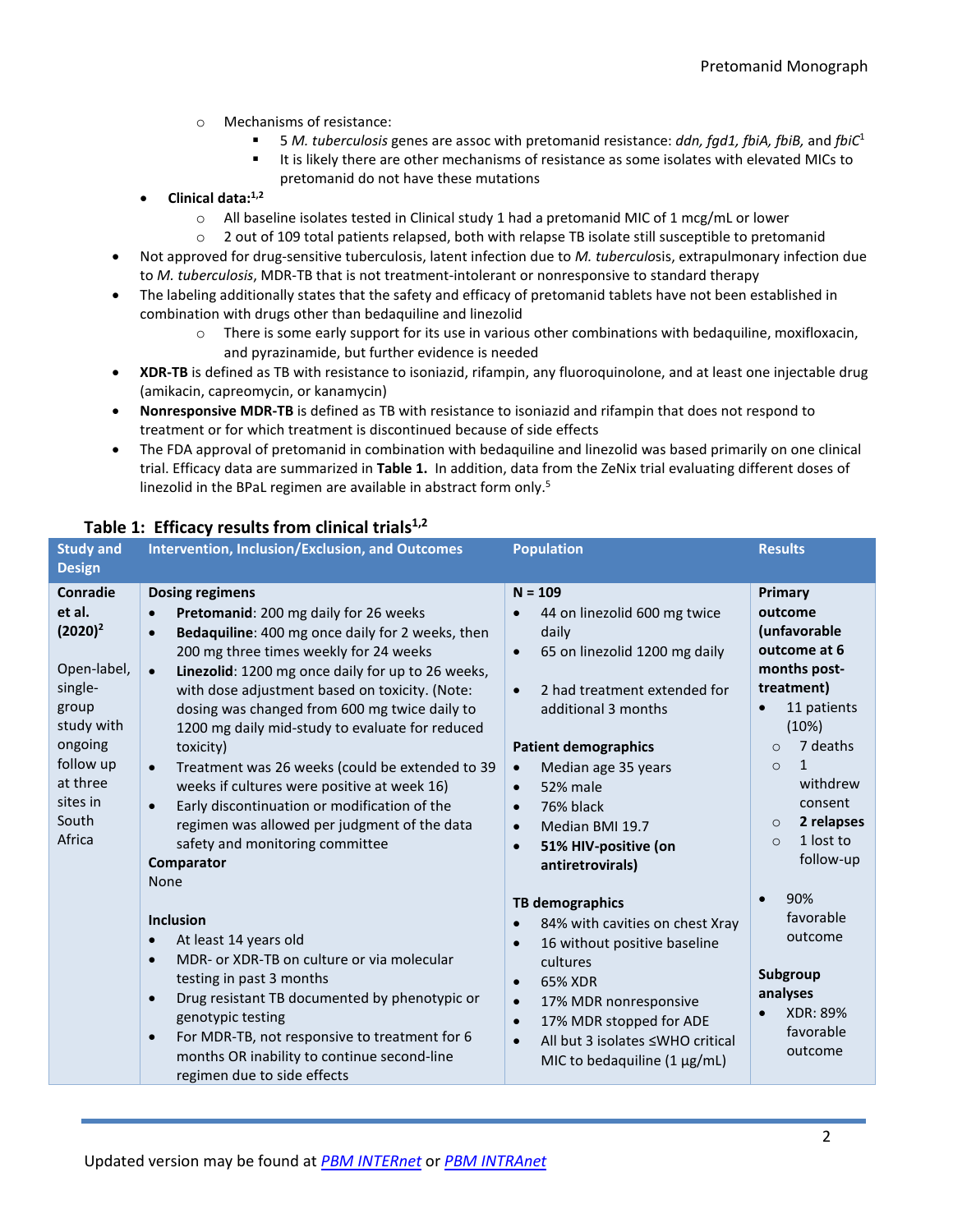|                        | HIV-positive patients allowed if CD4+ cell count<br>$\bullet$<br>>50 cells/mm <sup>3</sup> and they were on antiretroviral<br>therapy<br><b>Exclusion</b><br>Grade 3 or 4 baseline peripheral neuropathy<br>$\bullet$<br><b>Primary outcome</b><br>Unfavorable outcome: Composite of bacteriologic<br>failure, clinical failure, or disease relapse | All isolates $\leq$ WHO critical MIC<br>$\bullet$<br>to linezolid (1 µg/mL)<br>All MIC ≤1 µg/mL pretomanid<br>$\bullet$<br><b>Prior therapy</b><br>Time since diagnosis 12 months<br>$\bullet$<br>100 patients had received TB<br>$\bullet$<br>medications in the month prior<br>Most common drugs:<br>$\bullet$<br>fluoroquinolones,<br>pyrazinamide, terizidone,<br>clofazimine, para-aminosalicylic<br>acid, ethambutol, ethionamide | <b>MDR: 92%</b><br>$\bullet$<br>favorable<br>outcome<br>Not affected<br>$\bullet$<br>by HIV<br>status or<br>linezolid<br>dose |
|------------------------|-----------------------------------------------------------------------------------------------------------------------------------------------------------------------------------------------------------------------------------------------------------------------------------------------------------------------------------------------------|-----------------------------------------------------------------------------------------------------------------------------------------------------------------------------------------------------------------------------------------------------------------------------------------------------------------------------------------------------------------------------------------------------------------------------------------|-------------------------------------------------------------------------------------------------------------------------------|
| Conradie               | <b>Regimens:</b>                                                                                                                                                                                                                                                                                                                                    | Demographics:                                                                                                                                                                                                                                                                                                                                                                                                                           | <b>Efficacy: Clinical</b>                                                                                                     |
| et al.                 | Pretomanid and bedaquiline dosed as above                                                                                                                                                                                                                                                                                                           |                                                                                                                                                                                                                                                                                                                                                                                                                                         | success                                                                                                                       |
| $(2021)^5$             | Patients randomized 1:1:1:1 to                                                                                                                                                                                                                                                                                                                      | Very limited data as only in abstract                                                                                                                                                                                                                                                                                                                                                                                                   | 93% for those                                                                                                                 |
| ZeNix trial:           | Linezolid 1200mg daily x 6 months<br>$\qquad \qquad \blacksquare$                                                                                                                                                                                                                                                                                   | form from IAS meeting                                                                                                                                                                                                                                                                                                                                                                                                                   | receiving 1200                                                                                                                |
|                        | Linezolid 1200mg daily x 2months<br>$\qquad \qquad \blacksquare$<br>Linezolid 600mg daily x 6 months<br>$\frac{1}{2}$                                                                                                                                                                                                                               | Linezolid 1200mg QD x 6 mo. (n=45)                                                                                                                                                                                                                                                                                                                                                                                                      | mg for 6 mo.                                                                                                                  |
| Phase 3,               | Linezolid 600mg daily x 2 months<br>$\qquad \qquad \blacksquare$                                                                                                                                                                                                                                                                                    | Linezolid 1200mg QD x 2 mo. (n=46)                                                                                                                                                                                                                                                                                                                                                                                                      | 88% for those                                                                                                                 |
| partially              | Inclusion:                                                                                                                                                                                                                                                                                                                                          | Linezolid 600mg QD x 6 mo. (n=45)                                                                                                                                                                                                                                                                                                                                                                                                       | receiving 1200                                                                                                                |
| blinded                | a. XDR-TB*                                                                                                                                                                                                                                                                                                                                          | Linezolid 600mg QD x 2 mo. (n=45)                                                                                                                                                                                                                                                                                                                                                                                                       | mg for2 mo.                                                                                                                   |
| <b>RCT</b>             | b. Pre-XDR-TB**                                                                                                                                                                                                                                                                                                                                     |                                                                                                                                                                                                                                                                                                                                                                                                                                         |                                                                                                                               |
| studied                | c. MDR-TB and documented non-response x 6 mo.                                                                                                                                                                                                                                                                                                       | mean age of all was 37 years                                                                                                                                                                                                                                                                                                                                                                                                            | 90% for those                                                                                                                 |
| varying                | d. MDR-TB: and unable to continue second line drug                                                                                                                                                                                                                                                                                                  | 67.4% were men                                                                                                                                                                                                                                                                                                                                                                                                                          | receiving 600 mg                                                                                                              |
| doses of               | regimen due to intolerance to PAS, ethionamide,                                                                                                                                                                                                                                                                                                     | 63.5% were White                                                                                                                                                                                                                                                                                                                                                                                                                        | for $6$ mo.                                                                                                                   |
| linezolid as           | aminoglycosides or fluoroquinolones                                                                                                                                                                                                                                                                                                                 | 19.9% were HIV positive                                                                                                                                                                                                                                                                                                                                                                                                                 |                                                                                                                               |
| part of the            | <b>Exclusion:</b>                                                                                                                                                                                                                                                                                                                                   |                                                                                                                                                                                                                                                                                                                                                                                                                                         | 84% for those                                                                                                                 |
| <b>BPaL</b><br>regimen | TB likely to be resistant to any BPaL components<br>Prolonged QT, heart failure                                                                                                                                                                                                                                                                     | 41% were XDR-TB<br>47% MDR-TB with resistance to                                                                                                                                                                                                                                                                                                                                                                                        | receiving 600 mg<br>for 2 mo.                                                                                                 |
|                        | Pregnancy                                                                                                                                                                                                                                                                                                                                           | quinolone or injectable                                                                                                                                                                                                                                                                                                                                                                                                                 |                                                                                                                               |
|                        | Grade 3 or 4 peripheral neuropathy                                                                                                                                                                                                                                                                                                                  | 6% MDR-TB with failure to respond                                                                                                                                                                                                                                                                                                                                                                                                       |                                                                                                                               |
|                        | Hemoglobin < 9 g/dL                                                                                                                                                                                                                                                                                                                                 | 5% MDR-TB unable to tolerate first                                                                                                                                                                                                                                                                                                                                                                                                      |                                                                                                                               |
|                        | Platelets < $100 \times 10^9$ /L                                                                                                                                                                                                                                                                                                                    | line drugs                                                                                                                                                                                                                                                                                                                                                                                                                              |                                                                                                                               |
|                        | AST or ALT > 3 X ULN                                                                                                                                                                                                                                                                                                                                |                                                                                                                                                                                                                                                                                                                                                                                                                                         |                                                                                                                               |
|                        | Bilirubin $> 1.5$ X ULN                                                                                                                                                                                                                                                                                                                             |                                                                                                                                                                                                                                                                                                                                                                                                                                         |                                                                                                                               |
|                        | Serum creatinine > 1.5 x ULN                                                                                                                                                                                                                                                                                                                        |                                                                                                                                                                                                                                                                                                                                                                                                                                         |                                                                                                                               |
|                        | Albumin < 3 g/dL                                                                                                                                                                                                                                                                                                                                    |                                                                                                                                                                                                                                                                                                                                                                                                                                         |                                                                                                                               |
|                        | HIV with viral load > 1000 copies/mL or CD4+<100<br>cells/uL                                                                                                                                                                                                                                                                                        |                                                                                                                                                                                                                                                                                                                                                                                                                                         |                                                                                                                               |
|                        | Primary outcome: resolution of clinical disease and<br>bacteriologic success after 6 months                                                                                                                                                                                                                                                         |                                                                                                                                                                                                                                                                                                                                                                                                                                         |                                                                                                                               |
|                        |                                                                                                                                                                                                                                                                                                                                                     |                                                                                                                                                                                                                                                                                                                                                                                                                                         |                                                                                                                               |

*\*XDR-TB: documented culture/molecular test + (for MTB) and documented resistance to rifamycins, a fluoroquinolone AND an injectable (may be sensitive or resistant to isoniazid). \*\* Pre-XDR-TB: documented culture/ molecular test + (for MTB) with resistance to rifamycins, and a fluoroquinolone OR an (may be sensitive or resistant to isoniazid)*

**Efficacy data summary**: In XDR-TB and complicated MDR-TB, a combination regimen of bedaquiline, linezolid, and pretomanid for 26 weeks achieved 90% treatment success at 6 months after completion of therapy. This success rate is similar to that of standard of care regimen rifampin, pyrazinamide, isoniazid, and ethambutol in drug-sensitive TB. This is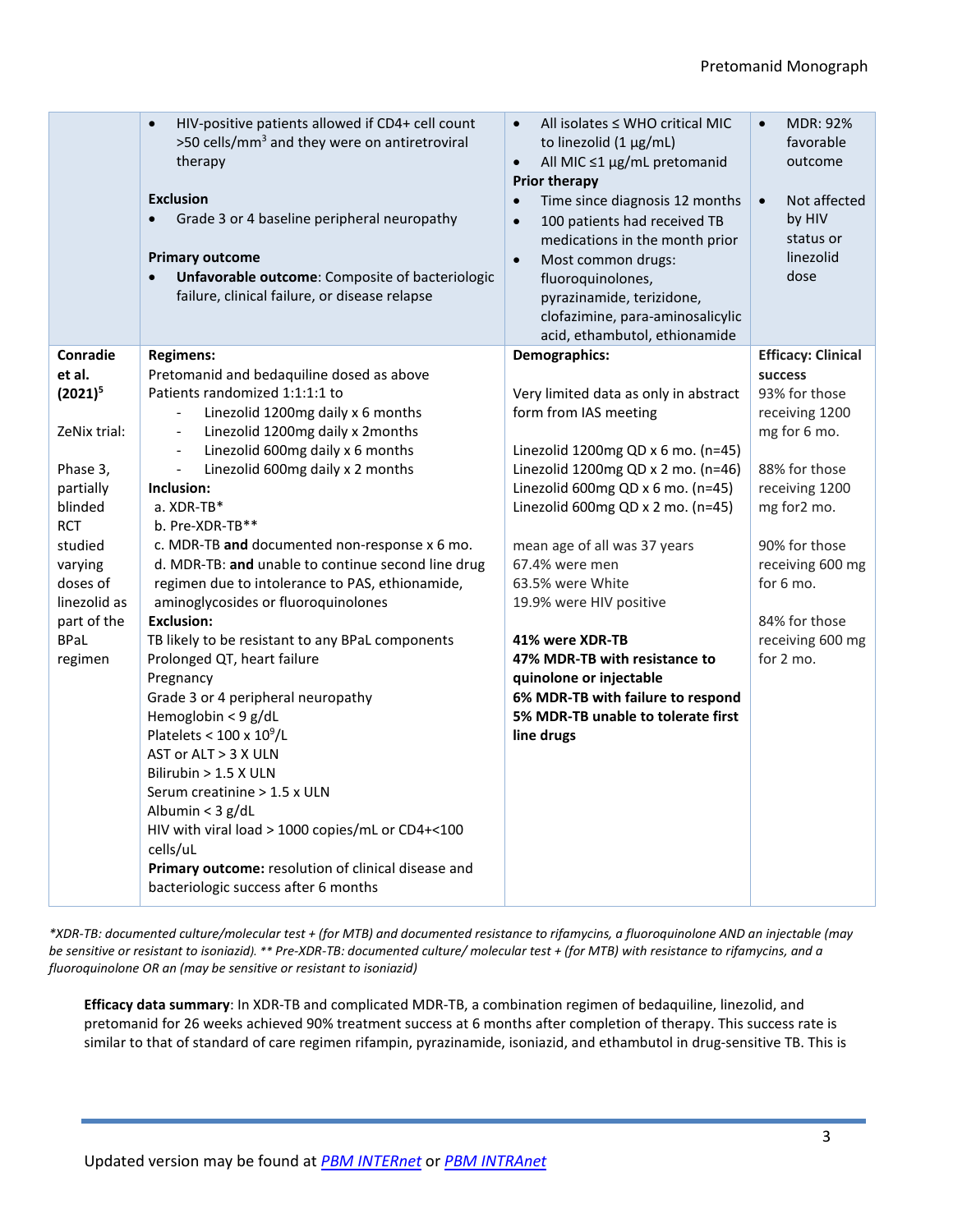especially notable given that these results were found in TB cases that are often difficult to treat. A reduced dose and/or duration of linezolid does not seem to have a major impact on efficacy.

### **Safety Considerations**

#### **Safety Results from Clinical Trials:**

• Safety analysis from the FDA approval study is summarized below in **Table 2**. Note that adverse events are reported for the combination regimen of bedaquiline, linezolid, and pretomanid, and NOT pretomanid alone.

#### **Table 2: Safety results from clinical trials**

| <b>Study</b>                                                                                                                                                                                                | <b>Adverse events</b>                                                                                                                                                                                                                                                                                                                                                                                                                                                                                                                                                                                                                                                                                                                                                                                                                                                                                                                                                                                                                                                                                                                                                                                                                                                                                  | <b>Comments</b>                                                                                                                                                                                                                                                                                                                                                                                                                                                                                                                                                           |
|-------------------------------------------------------------------------------------------------------------------------------------------------------------------------------------------------------------|--------------------------------------------------------------------------------------------------------------------------------------------------------------------------------------------------------------------------------------------------------------------------------------------------------------------------------------------------------------------------------------------------------------------------------------------------------------------------------------------------------------------------------------------------------------------------------------------------------------------------------------------------------------------------------------------------------------------------------------------------------------------------------------------------------------------------------------------------------------------------------------------------------------------------------------------------------------------------------------------------------------------------------------------------------------------------------------------------------------------------------------------------------------------------------------------------------------------------------------------------------------------------------------------------------|---------------------------------------------------------------------------------------------------------------------------------------------------------------------------------------------------------------------------------------------------------------------------------------------------------------------------------------------------------------------------------------------------------------------------------------------------------------------------------------------------------------------------------------------------------------------------|
| <b>Conradie et</b><br>al. (2020) <sup>2</sup><br>FDA approval<br>study<br>$N = 109$<br>All received<br>pretomanid,<br>bedaquiline<br>and linezolid<br>for 6 months<br>(could be<br>extended to 9<br>months) | <b>Overall</b><br>109 had at least 1 adverse event (100%)<br>$\bullet$<br>19 had serious adverse events (17%)<br>$\bullet$<br>62 had adverse events Grade 3 or higher that occurred or worsened during<br>$\bullet$<br>treatment (57%)<br>Adverse effects occurring in at least 10% of patients<br>Peripheral neuropathy 81% - most occurred after 8 weeks of therapy and<br>$\bullet$<br>required dose reduction or discontinuation of linezolid. Severe neuropathy<br>occurred in 22% of cases<br><b>Acne 39%</b><br>$\bullet$<br>Anemia 37%<br>$\bullet$<br>Nausea 37%, Vomiting 34%, dyspepsia 24%, abdominal pain 19%, decreased<br>$\bullet$<br>appetite 22%, abnormal weight loss 10%, diarrhea 10%<br>Musculoskeletal pain 29%<br>$\bullet$<br>Headache 28%<br>$\bullet$<br>Increase in transaminases 28%<br>$\bullet$<br>Increased gamma-glutamyl transferase 17%<br>$\bullet$<br>Rash 21%, Pruritis 20%<br>$\bullet$<br>Pleuritic pain 19%<br>$\bullet$<br>Lower respiratory tract infection 15%<br>$\bullet$<br>Hyperamylasemia 14%<br>$\bullet$<br>Hemoptysis 13%<br>$\bullet$<br>Cough 12%<br>$\bullet$<br>Visual impairment 12% - 2 patients developed severe optic neuritis<br>$\bullet$<br>necessitating discontinuation of linezolid. Both resolved.<br>Hypoglycemia 11%<br>$\bullet$ | Side effects are for<br>$\bullet$<br>bedaquiline, linezolid, and<br>pretomanid combination<br>regimen<br>Authors attribute<br>$\bullet$<br>peripheral neuropathy and<br>myelosuppression to<br>linezolid as these are known<br>linezolid toxicities<br>It was noted that similar<br>$\bullet$<br>tolerability was seen with<br>1200mg daily or 600mg<br>twice daily of linezolid<br>It was noted that despite a<br>$\bullet$<br>high rate of elevated<br>transaminases, other than 1<br>patient who died from<br>pneumonia, all others were<br>able to complete treatment |
| Conradie et<br>al. (2021) <sup>5</sup>                                                                                                                                                                      | Myelosuppression and peripheral neuropathy were more common with higher<br>doses and longer duration of linezolid<br>Anemia: 22% (1200mgx 6 mo.), 17% (1200mg x 2 mo.), 2% (600mgx 6 mo.) and 7%                                                                                                                                                                                                                                                                                                                                                                                                                                                                                                                                                                                                                                                                                                                                                                                                                                                                                                                                                                                                                                                                                                       | More patients on 1200mg<br>$\bullet$<br>x 6 months required dose<br>modification                                                                                                                                                                                                                                                                                                                                                                                                                                                                                          |
| ZeNix trial:<br>Phase 3, RCT,<br>varying<br>dose/duration<br>of linezolid                                                                                                                                   | (600mgx 2 mo.)<br>Peripheral neuropathy: 38%, 24%, 24% and 13%, respectively and 4 cases of optic<br>neuropathy all in the 1200mgx26wk arm, that reversed                                                                                                                                                                                                                                                                                                                                                                                                                                                                                                                                                                                                                                                                                                                                                                                                                                                                                                                                                                                                                                                                                                                                              |                                                                                                                                                                                                                                                                                                                                                                                                                                                                                                                                                                           |

- **Boxed warnings:** None
- **Contraindications:** Combination therapy with bedaquiline and linezolid is contraindicated when bedaquiline and linezolid are contraindicated
- **Other warnings / precautions**: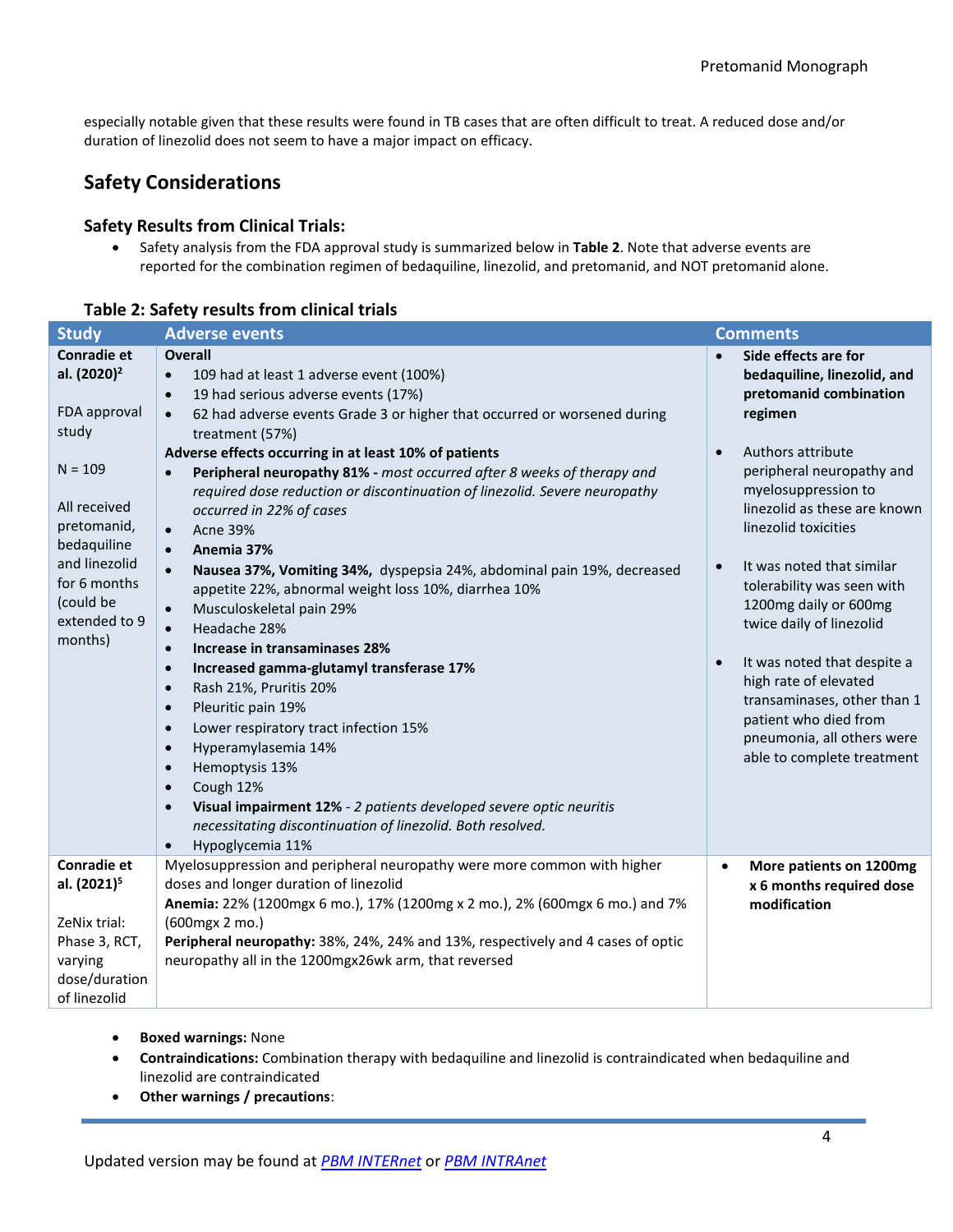- **Adverse reactions**
	- o **Common:** Peripheral neuropathy, acne, anemia, nausea, vomiting, headache, increased transaminases, dyspepsia, decreased appetite, rash, pruritus, abdominal pain, pleuritic pain, increased gamma-glutamyltransferase, lower respiratory tract infection, hyperamylasemia, hemoptysis, back pain, cough, visual impairment, hypoglycemia, abnormal loss of weight, and diarrhea
- **Serious Adverse Events / Deaths / Discontinuation:**
	- o 6 patients died in the FDA approval study during treatment
	- $\circ$  None had the regimen permanently discontinued and all completed at least 26 weeks of therapy

#### **Serious Adverse Events and Monitoring**

**Monitoring for potentially serious adverse events, such as hepatotoxicity, myelosuppression, peripheral and optic neuropathy, and QT prolongation is recommended**

- **Hepatic:** 
	- o **AST/ALT, alkaline phosphatase and bilirubin should be done at baseline, 2 weeks, and at least monthly during therapy**
	- o The regimen should be interrupted if AST/ALT elevations are accompanied by total bilirubin greater than 2 times the upper limit of normal (ULN), AST/ALT are > 8 times the ULN or > 5 times the ULN and sustained for at least 2 weeks
	- $\circ$  Patients should avoid alcohol and other hepatotoxins and educated on signs and symptoms of hepatic injury
- **Complete blood count**: (anemia, thrombocytopenia and leukopenia)
	- o **CBC should be done at baseline, 2 weeks and at least monthly during therapy**
	- $\circ$  Recent data from the ZeNix trial showed that lower doses or shorter durations of linezolid along with bedaquiline and pretomanid is associated with reduced myelotoxicity and peripheral neuropathy with similar efficacy as with higher doses. $5$
	- $\circ$  Linezolid should be interrupted or dose reduced if patients develop or have worsening myelosuppression
- **Peripheral and optic neuropathy**
	- o **Visual function should be monitored in all patients, and if changes in vision occur, linezolid should be stopped and ophthalmologic consultation should be sought**
	- o Peripheral neuropathy is a known adverse event with prolonged linezolid and is generally reversible or improved with appropriate monitoring, dose adjustment or interruption
- **QT Prolongation**
	- o **QT prolongation is a known adverse event with bedaquiline. An ECG should be done at baseline and at least 2, 12 and 24 weeks after starting treatment.**
	- o The entire regimen should be discontinued if serious ventricular arrhythmias occur or the QTcF is > 500 msec, confirmed by a second ECG
	- o Several factors, including electrolyte disturbances can increase the likelihood of QT prolongation and should be obtained at baseline and corrected if abnormal.
- **Drug-drug interaction**s**: Strong inducers of CYP3A have been shown to decrease the Cmax and AUC of pretomanid**
	- o Co-administration with rifampin for 7 days decreased pretomanid AUC by 66%
	- o Co-administration with efavirenz for 7 days decreased pretomanid AUC by 35%
	- o While not studied formally, in vitro data suggest pretomanid inhibits OAT3, potentially leading to an increase in OAT3 substrates (e.g. methotrexate) and patients should be monitored closely for increased adverse events of the substrate with dose adjustments as appropriate
- **Reproductive effects**
	- o Pretomanid caused testicular atrophy and impaired fertility in rats. Patients should be advised of this information and that data is not available in humans
- **Lactic acidosis**
	- o Lactic acidosis has been reported with BPaL and is a known side effect of linezolid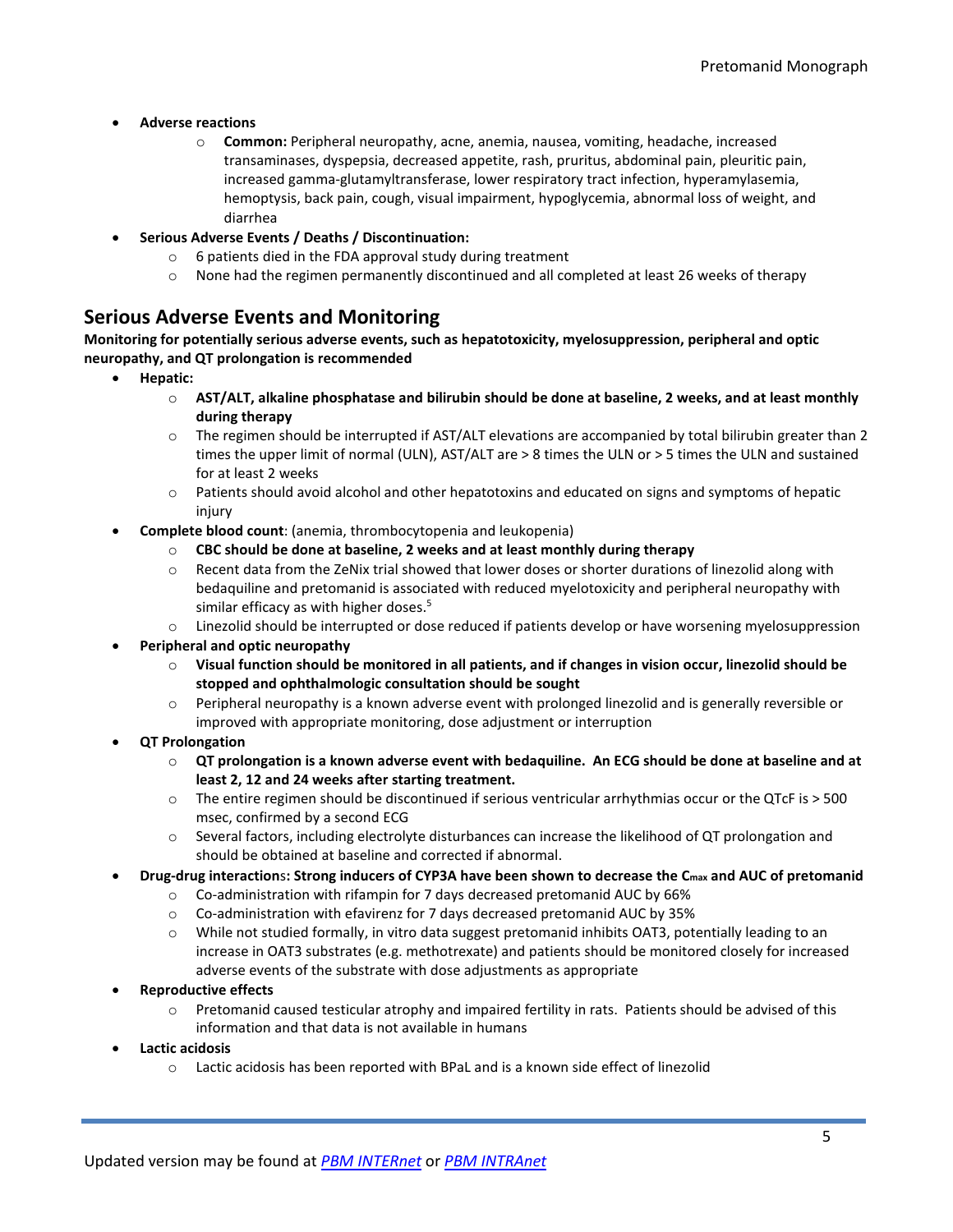o Patients who develop recurrent nausea and vomiting should receive immediate evaluation, including bicarbonate and lactic acid levels and interruption of therapy should be considered

#### **Pharmacokinetics / Pharmacodynamics1**

- Absorption increased with a high fat, high calorie meal
- Metabolized through multiple pathways with none dominant, approximately 20% metabolized by CYP3A4
- 53% excreted in the urine; 1% unchanged, 38% excreted in the feces
- Effect of renal and hepatic impairment on pretomanid is unknown

#### **Other Therapeutic Options**

Alternative treatments for XDR-TB and nonresponsive MDR-TB is often highly individualized and should include a combination of drugs. The ATS 2019 Clinical guidelines on drug-resistant TB suggest at least 5 drugs in the intensive phase of treatment and 4 drugs in the continuation phase for MDR-TB and that the intensive phase regimen last between 5 to 7 months after culture conversion and the total treatment duration of 15-21 months after culture conversion. Treatment duration for XDR-TB is suggested to be between 15-24 months after culture conversion.

- **XDR-TB** is defined as TB with resistance to isoniazid, rifampin, any fluoroquinolone, and at least one injectable drug (amikacin, capreomycin, or kanamycin)
- **Nonresponsive MDR-TB** is defined as TB with resistance to isoniazid and rifampin that does not respond to treatment or for which treatment is discontinued because of side effects

In terms of specific agents to be considered for inclusion, a later-generation fluoroquinolone and bedaquiline are recommended. Linezolid, clofazimine, and cycloserine are suggested, as well as amikacin or streptomycin when susceptibility of these drugs is confirmed.

## **Projected Place in Therapy**

- *Mycobacterium tuberculosis* infection can be a serious condition that requires long treatment courses with a combination of limited drug options. When isolates are resistant to preferred options, such as in XDR-TB and MDR-TB, drug options are further limited.
- The World Health Organization guidelines from 2020 on the treatment of MDR-TB suggest BPaL may be used under operational research conditions in MDR-TB that is resistant to fluoroquinolones, who have had either no more than 2 weeks prior exposure to bedaquiline or linezolid. They suggest BPaL may be considered in individuals for whom the design of an effective regimen based on existing WHO recommendations is not possible. While high clinical success rates were noted in MDR and XDR-TB, the high rate of adverse events was concerning to the WHO, particularly those related to linezolid
- Guidelines from the American Thoracic Society were completed in 2019 prior to the approval of pretomanid and its use was not considered in their recommendations.
- Pretomanid is a new antituberculosis drug FDA-approved for the treatment of XDR and non-responsive or treatment-intolerant-MDR pulmonary tuberculosis in combination with bedaquiline and linezolid under the **FDA limited population for antimicrobial drugs pathway, created to streamline approval of drugs for serious or lifethreatening infections with an unmet medical need**. As a limitation of use, pretomanid is not indicated for
	- o **Drug-susceptible TB**
	- o **Latent infection due to TB**
	- o **Extra-pulmonary TB**
	- o **MDR-TB that is not treatment-intolerant or non-responsive**